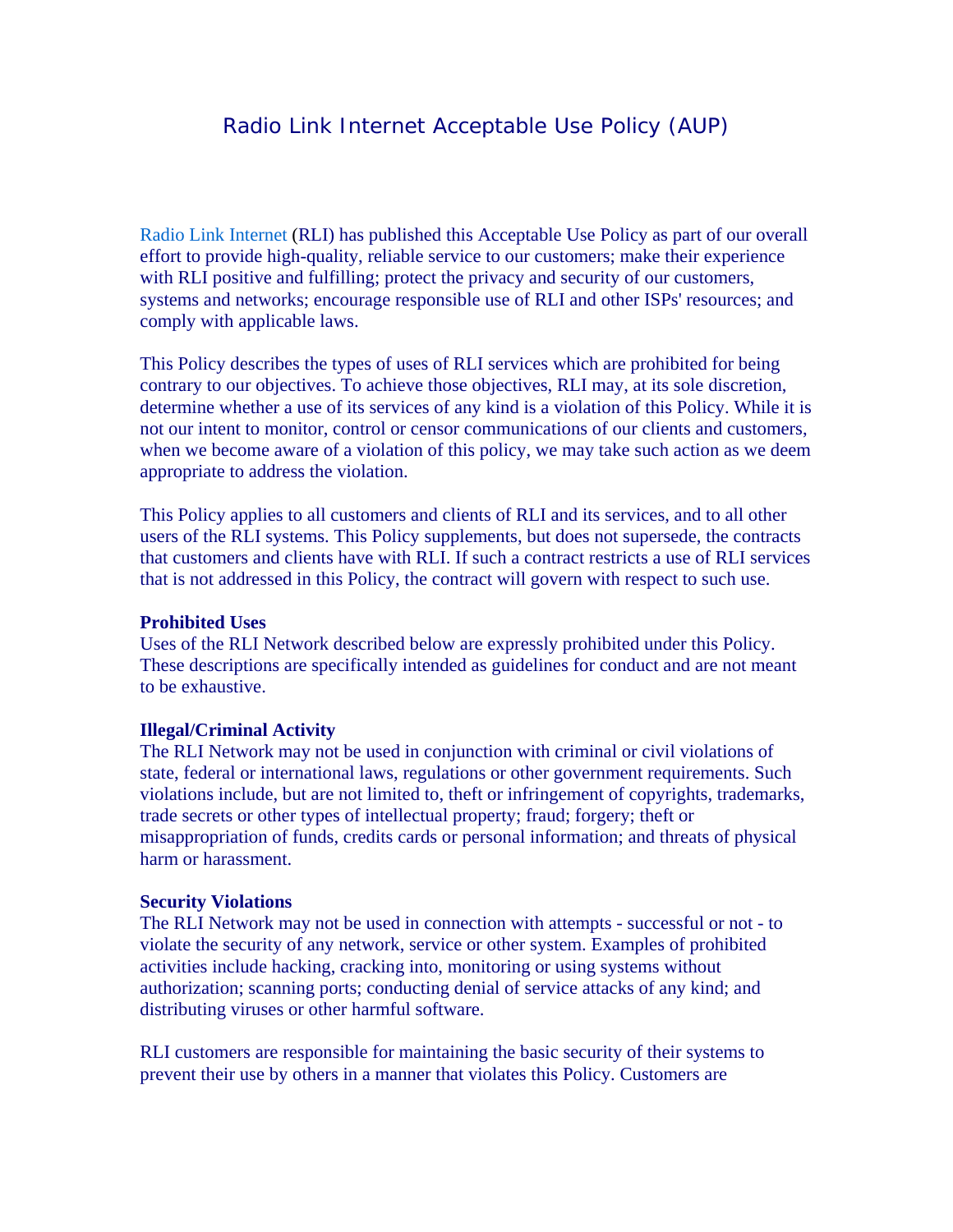responsible for taking corrective actions on vulnerable or exploited systems to prevent continued abuse.

### **Threats**

The RLI Network may not be used to transmit materials of a threatening nature, including threats of death or physical harm, harassment, libel, and defamation.

### **Offensive Materials**

The RLI Network may not be used for the distribution of offensive materials, including obscene, pornographic, indecent or hateful materials.

# **File Serving or Sharing**

**The RLI Network may not be used to serve files without a separate written agreement. This includes but is not limited to web servers, FTP servers, mail servers , Peer to Peer file sharing software (i.e. Kazza, Limewire, etc.) and Torrent Software (i.e. micro torrent, Bit torrent, etc.). This also includes services such as Megaupload.com and Rapidshare.com.**

### **Spam**

Spamming is an unacceptable use of the RLI Network. Spamming includes any of the following activities:

- Posting a single message, or messages similar in content, to more than five online forums or newsgroups.
- Posting messages to online forums or newsgroups that violate the rules of those forums or newsgroups.
- Collecting responses from unsolicited e-mail.
- Sending any unsolicited e-mail that could be expected, in the view of RLI to provoke complaints.
- Sending e-mail with charity requests, petitions for signatures, or any chain mail related materials.
- Sending e-mail that does not accurately identify the sender, the sender's return address and the e-mail address of origin.
- Using RLI systems to violate another Internet Service Provider's acceptable use policy and/or terms of service.

## **Indirect Access**

A violation of this policy by someone having only indirect access to the RLI Network through a customer or other user will be considered a violation by the customer or other user, with or without the knowledge and consent of the customer or other user.

In addition, this Policy applies to any e-mail or content transmitted by you or on your behalf which uses a RLI account as a mailbox for responses or promotes content hosted or transmitted using RLI facilities, or which indicates in any way that RLI was involved in the transmission of such e-mail or content.